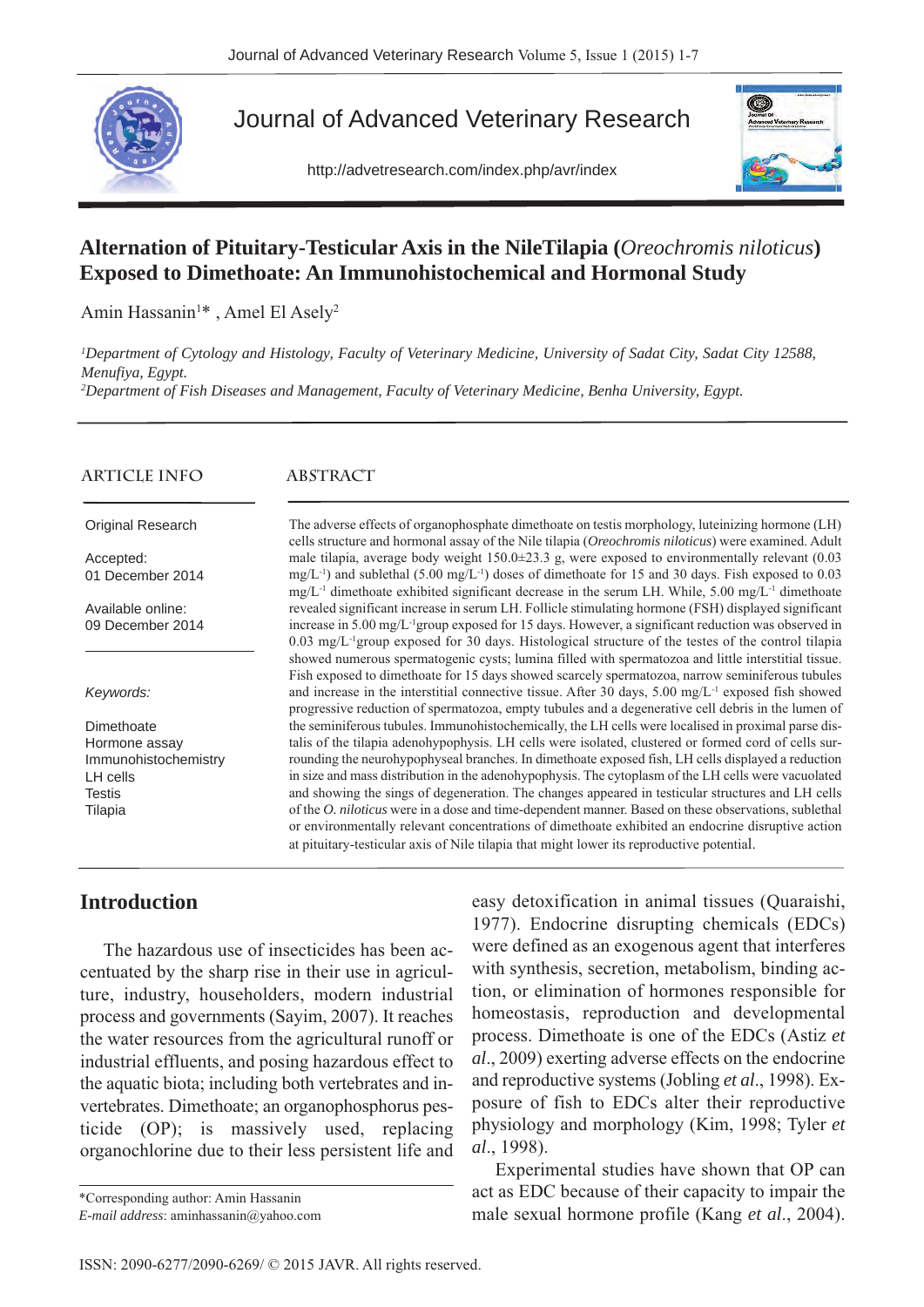Additionally, Walsh *et al*. (2000) reported that, dimethoate can inhibit the sterdiogensis by disrupting the transcription of the STAR protein. In sublethal toxicity, the hypothalamo-pituitary-gonadal axis is considered a good biomarker for evaluating the adverse effects of the pollutants (Banaee *et al*., 2008; Kavitha and Rao, 2009). It was noticed that long term exposure of male *Oreochromis niloticus* to dimethoate included food (1.6 mg/kg) altered the male sex hormones with degeneration and necrosis of the testicular tissue (Abd El-Gawad *et al*., 2011).

Identification and distribution of luteinizing hormone (LH) cells in the pituitary have been established by immunocytochemical techniques in many teleost fish; *O. niloticus* (Kasper *et al*., 2006); *Sparus aurata* (Ayala *et al*., 2003) and Mediterranean yellow tail, *Seriola dumerilii* (García-Hernández *et al*., 1996). On the other hand, detailed descriptions of the normal histological structures of teleost testis have been compiled (Hassanin *et al*., 2002; El-Sakhawy *et al*., 2011). The aim of the present study was to elucidate the effects of sublethal and environmentally relevant concentrations of dimethoate on hormonal assay, testis morphology and pituitary LH cells of mature Nile tilapia detected by immunohistochemical technique.

## **Materials and methods**

### *Fish*

Sixty adult male Nile tilapia (*Oreochromis niloticus*) with an average weight  $150.0 \pm 23.3$  g obtained at May, 2013 from a private fish hatchery were used in this study. Fish were acclimated to the laboratory conditions for two weeks in fiberglass tanks (750 L) with continuous aerated dechlorinated static water at 26.0±2.0°C under a 12 hours/12 hours light/dark cycle at the wet-lab of Fish Diseases and Management, Faculty of Veterinary Medicine, Benha University, Egypt. Fish were daily fed with commercial pellet diet (Joe trade Company, Egypt) at 3% of their initial body weight.

### *Preparation of dimethoate concentrations*

The sublethal concentration of dimethoate 40% EC (Kafr El Zayat pesticides and chemicals CO., Egypt) was determined based on the static renewal

bioassay method following Sprague (1973). The  $LC_{50}$  (the concentration at which 50% of dimethoate exposed fish for 96 hours were died) was calculated following Finney's Probit analysis method (Finney, 1971). It was found that the  $LC_{50}$ was 25.00 mg/L-1 and consequently the sublethal concentration was calculated after Sprague (1973) to be  $5.00 \text{ mg/L}^{-1}$ . The environmentally relevant concentration  $(0.03 \text{ mg/L}^{-1})$  has been adopted in the present study mimicking the natural habitat of fish based on a previous work detected the residue of dimethoate in fish farm water (Abd El-Gawad, 2011).

### *Experimental design*

Fish were exposed to dimethoate at 0.03 and 5.00 mg  $/L^{-1}$  for 15 and 30 days. Daily water exchange and reconstitution of toxin level was carried out. Fish were not fed on the day of sampling. Blood samples and tissue specimens were collected on day 15 and 30 post-exposure for hormonal analysis and histological study after anesthetization with Tricaine methane sulfonate (MS-222, Sigma, USA).

### *Serum samples and hormonal analysis*

Blood samples were collected from 5 fish per group from the caudal vein using syringe fitted with a 27G needle without anticoagulant. Collected samples were centrifuged at  $1400 \times g$  for 15 minutes and the separated serum was used for hormonal estimation of follicle stimulating hormone (FSH) and LH following Kandiel *et al*. (2013), using ELISA Kits for measurement serum levels of FSH (Catalog No: E0830f, EIAab ®, Wuhan, China) and LH (Catalog No. CSB-E15791Fh, Cusabio Biotech Co., Ltd ®, Wuhan, Hubei, China).

### *Histological examination*

Testis and the pituitary glands were rapidly removed fixed in Bouin's fluid, dehydrated through graded ethanol solutions, cleared and then embedded in paraffin. Sections of 5µm thickness were stained with hematoxylin and eosin for histological examination. Other 5µm thickness sections of pituitary glands were mounted on poly-*L*-Lysine (Sigma, USA) coated slides for immunohistochemistry.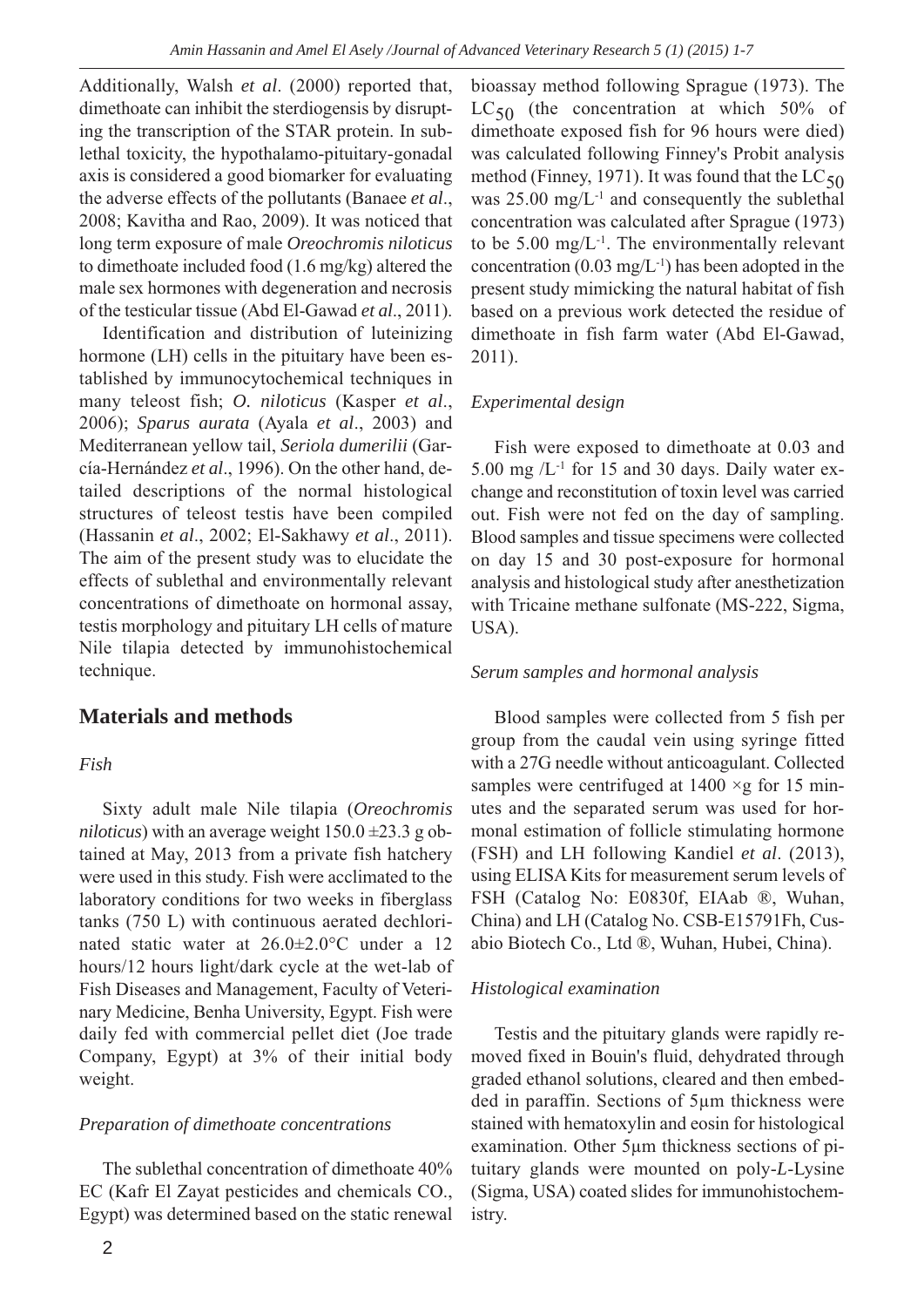#### *Immunhistochemical procedures*

The changes of LH cells in the pituitary gland were determined by application of immunohistochemical technique using avidin-biotin peroxidase complex (ABC; Vectastain, Vector Laboratories, CA) according to Hsu *et al*. (1981). Rabbit antiserum directed against human LH (anti-hLH) was obtained from National Institute of Diabetes, Digestive and Kidney Diseases (NIDDK, USA). Briefly, 5µm sections were dewaxed, rehydrated, and incubated in 3% hydrogen peroxide for 10 minutes at room temperature to quench endogenous peroxidase activity. The sections were rinsed in phosphate-buffered saline (PBS pH 7.4), then incubated with 0.1% BSA for 10 minutes at 37°C to reduce nonspecific reactions. They were then incubated overnight at 4°C with rabbit anti-hLH (1:5000 dilutions). They were rinsed with PBS  $(3\times5$  minutes) and incubated with anti-rabbit IGg second antibody for 30 minutes at 37°C; then rinsed in PBS  $(3\times5$  minutes). The sections were incubated with ABC for 1 hour at 37°C. Bound antibodies were visualized using diaminobenzidine tetrahydrochloride (Sigma-Aldrich, USA) solution for10 minutes in distilled water.All incubations were performed in a humidified chamber. Sections were counter-stained in Myer's hematoxylin, dehydrated and mounted with DPX (Sigma, Munich, Germany). The specificity of the immunoreaction was confirmed by incubating the sections with normal rabbit serum instead of the specific antiserum.

#### *Statistical analysis*

Statistical analysis was performed with SPSS (ver. 16.0.2) software. Data were analyzed using oneway analysis of variance (ANOVA) followed by Duncan's post hoc test for comparison between different treatments. Results were reported as mean±S.E. and differences were considered as significant when P<0.05.

### **Results**

#### *Hormonal assay*

The results of hormonal assays of LH and FSH in male tilapia were tabulated in Table 1. Fish exposed to dimethoate at  $0.03 \text{ mg/L}^{-1}$  for 15 and 30 days showed significant (P<0.05) decrease in LH level. While, at  $5.00 \text{ mg/L}^{-1}$ , there was a significant increase in LH levels compared to the control. In the meantime, FSH showed a significant  $(P<0.05)$  increase at  $5.00 \text{ mg/L}$ <sup>-1</sup> exposed group for 15 days; then returned to the normal level at 30 days of exposure. Fish exposed to  $0.03 \text{ mg/L}$ <sup>-1</sup>dimethoate showed a significant reduction of FSH level at 30 days.

#### *Histological features of the testis*

In the control group, the testis was composed of seminiferous tubules that were oriented at the right angles to the long axis of the testis and ended blindly at the periphery (Fig 1A). The tubules contained spermatogenic cysts at different stages of development and the lumen were filled with spermatozoa. The interstitial connective tissue was a thin layer of collagen fibers housing the Leydig cells and blood capillaries (Fig 1B).

In the dimethoate exposure tilapia, the testes of tilapia of  $(0.03 \text{ mg/L}^{-1})$  exposed group showed no pronounced histological changes after 15 days of exposure compared with the control. The testes in day 30 specimens appeared less packed with spermatozoa, narrow lumina and contained fewer spermatogenic cysts, when compared to the control (Fig 1C). The interstitium connective tissue was thick (Fig 1D). At sublethal dose  $(5.00 \text{ mg/L}^{-1})$ , exposed fish showed scarce spermatozoa in the lumen of the seminiferous tubules with some empty

Table 1. Hormonal assay of dimethoate exposed male tilapia at concentrations (0.03 and 5.00 mg/L-1) for 15 and 30 days.

| Exposure time |         | $15 \text{ days} (n=5)$ |  | $30 \text{ days} (n=5)$                                                                          |  |
|---------------|---------|-------------------------|--|--------------------------------------------------------------------------------------------------|--|
| Parameters    | Control |                         |  | $0.03 \text{ mg/L}^{-1}$ 5.00 mg/L <sup>-1</sup> 0.03 mg/L <sup>-1</sup> 5.00 mg/L <sup>-1</sup> |  |
| LH (IU/ml)    |         |                         |  | 0.31±0.01c 0.12±0.01d 2.11±0.02a 0.12±0.02d 0.48±0.02b                                           |  |
| FSH (IU/ml)   |         |                         |  | 0.36±0.02b 0.25±0.04b 0.98±0.12a 0.12±0.04c 0.34±0.05b                                           |  |

n= number of fish

Values (means ±SEM) with different letters in the same row are significantly different (P<0.05).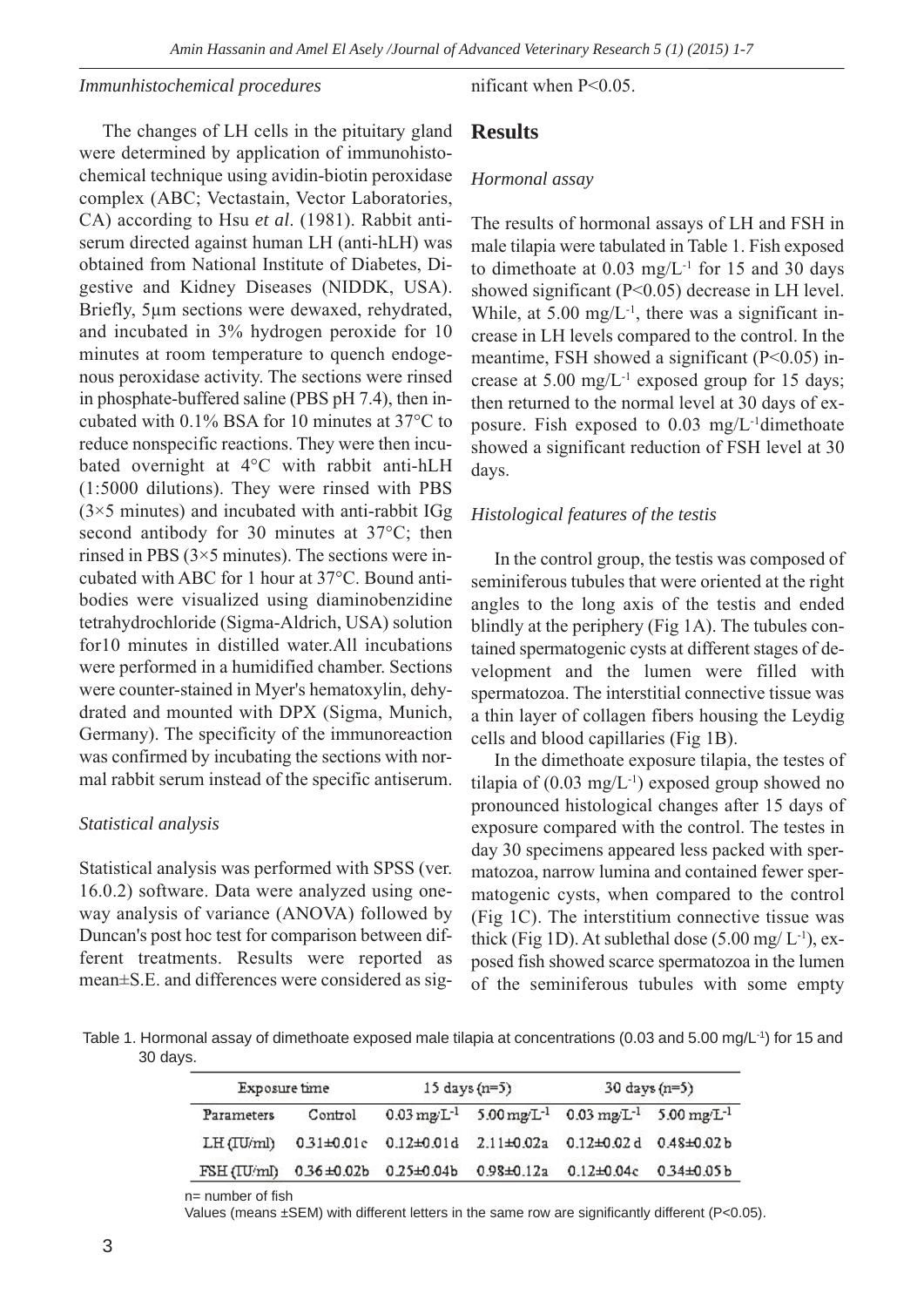

Fig. 1. Transverse sections of testis of adult male tilapia stained by H&E showing (A-B): control group; the seminiferous tubules filled with spermatozoa. (C-D): 0.03 mg/L-1 dimethoate group showing decrease in sperm quantity with narrow tubular lumen (asterisk). At 5.00 mg/ $L^{-1}$  exposed group (E-F) the seminiferous tubules appeared empty (asterisk) and degenerated cells debris were found in the lumen (white arrow). S: spermatozoa; SC: spermatogenic cyst.

tubules at Day 15 (Fig 1E). Moreover, specimens from Day 30, exposure fish displayed empty seminiferous tubules and degenerative cell debris were also observed in the lumen (Fig. 1F).

## *Pituitary morphology and LH immunohistochemistry*

## Pituitary morphology

In all studied tilapia, the adenohypophysis of the pituitary gland is divided into three regions: rostral pars distalis (RPD), proximal pars distalis (PPD), and the pars intermedia (PI). The neurohypophyseal nerve trunk invades the RPD and sends its complicated ramifications between the adenohypophyseal cells (Fig. 2A, C & E). In control group,

LH immunoreactive cells are distributed throughout the PPD, forming small clusters, cords and isolated cells surrounding the neurohypophyseal branches (Fig. 2A). The LH cells are large polygonal in shape, and often contain coarse secretory granules and an ovoid, eccentrically located nucleus (Fig 2B).

Pituitary LH cells in dimethoate exposed fish

Immunohistochemical examination of LH cells in dimethoate exposed *O. niloticus* revealed cytological variations includes reduction in cells size and mass distribution in adenohypophysis as well as vacuolation and degeneration in dose and time-dependent. At  $(0.03 \text{ mg/L}^{-1})$  exposed fish, the LH cells occupied a narrow zone in the PPD as well as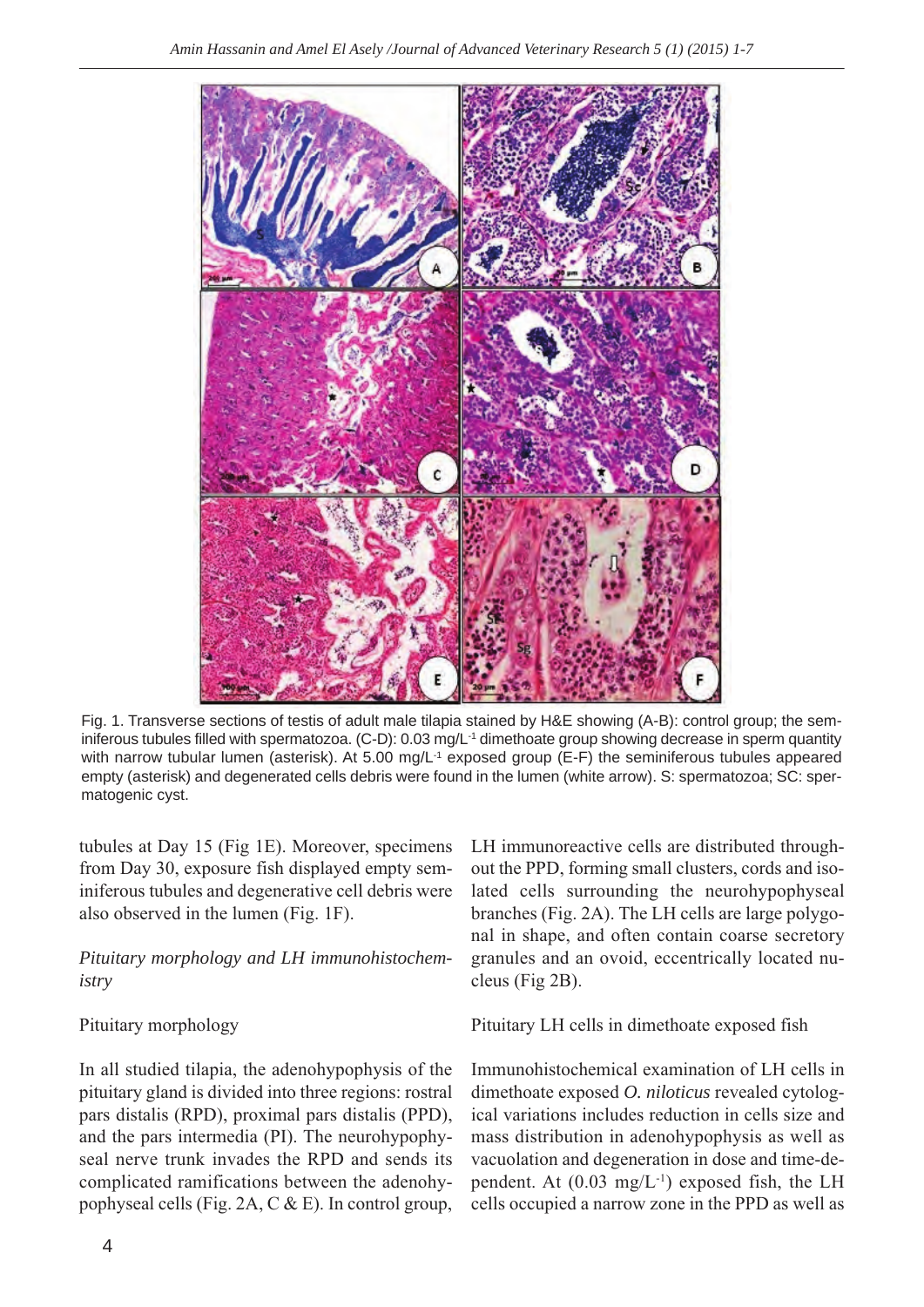

Fig. 2. Photomicrographs of the pituitary gland of *O. niloticus* immunostained with anti-human LH antiserum. (A): Control group showing large area of immunoreactive LH cells (B): The polygonal LH cells packed with dense granules (C-D): 0.03 mg/L-1 dimethoate exposed fish showing strip of LH cells in middle of the gland and in PI (D): Some of LH cells appeared vacuolated (asterisk). At 5.00 mg/L-1 dimethoate group (E-F) LH cells showed pronounced vacuolation (asterisk) the cells lost its membranes and appeared degenerated. PPD: proximal pars distalis; PI: pars intermedia; N: neurohypophysis; RPD: rostral pars distalis.

isolated cells in PI (Fig. 2C). The LH cells appeared hypotrophied with moderate vacuolation (Fig. 2C). After one month of exposure (5.00 mg/L-<sup>1</sup>) specimens showed marked reduction in LH cells areas in the adenohypophysis, as well as weak immunoreactivity (Fig. 2E). The cells showed extensive degranulation in the cytoplasm forming large vacuoles and lost their membranes (Fig. 2F).

# **Discussion**

The increase in human population necessitate the use of pesticides for enhancing crop production; which was reported to contribute about 50% of the total pollution source. In addition, the continuous release of sewage and industrial effluents exaggerates the problem of aquatic environment pollution (Pandey, 2000; Ngoula *et al*., 2012). In this study, dimethoate acute toxicity to mature males Nile tilapia was assessed in order to evaluate the sublethal doses, which didn't cause fish death but affect their physiological, and reproductive functions (Auta and Ogueji, 2006; Abd El-Gawad *et al*., 2011).

The hypophyseal-gonadal axis is the controlling system for reproduction of fishes as well as mammals through the pituitary gonadotropins, which are the critical components of the pituitary gonadal axis in all vertebrates that relay information from pituitary to the gonads (Karen *et al*., 2011) regulating the timing and the process of reproduction. The mode of action of most the organophosphorus in-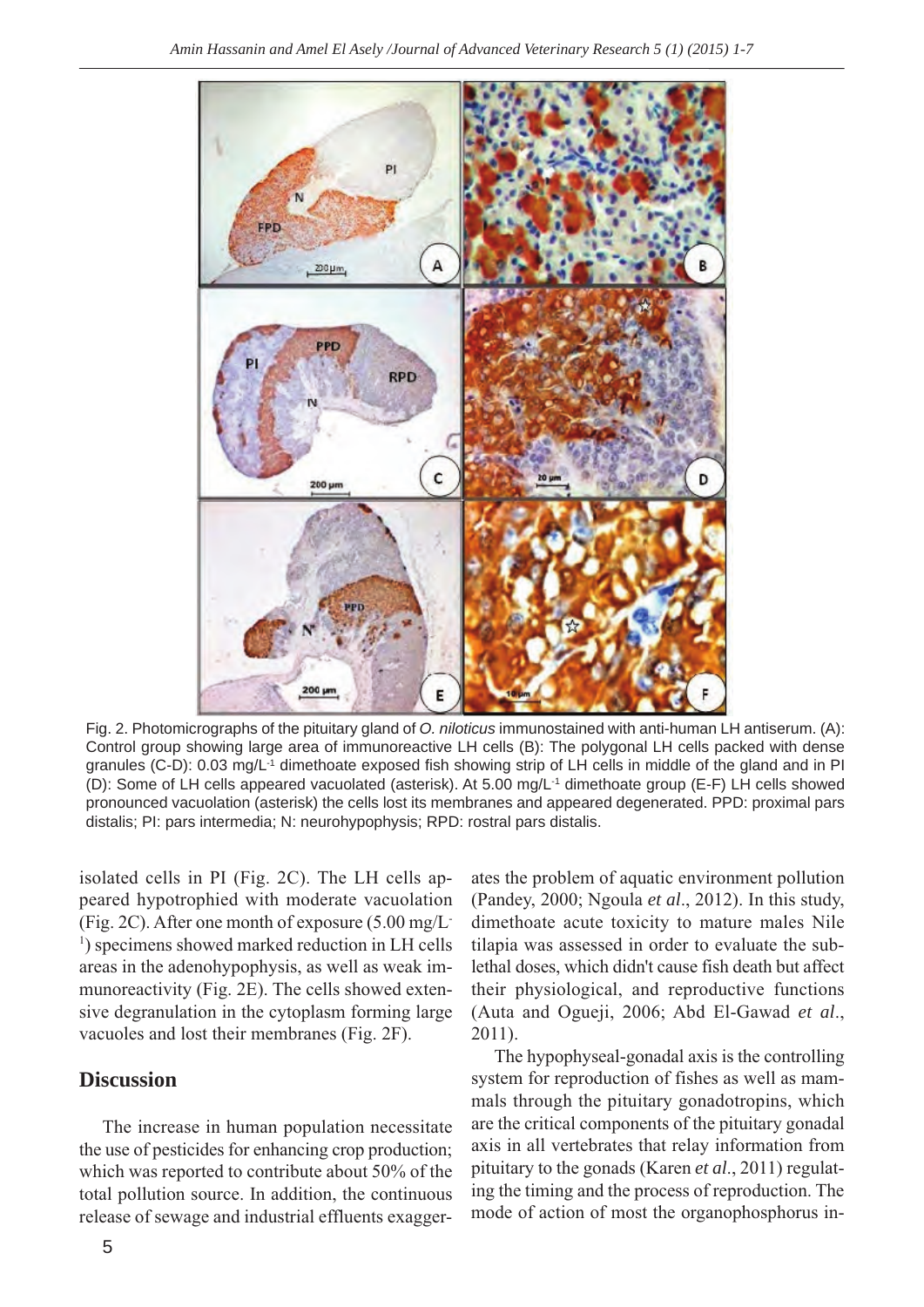secticides through inhibiting acetyl cholinesterase (Gore, 2001) and consequently; blocking transmission of nerve impulses. This effect could prevent the release of FSH and LH from the pituitary, resulting in reduced production of sperms (Short and Colborn, 1999; Gwynne, 2000). The results of pituitary hormones in this work, which showed a significant increase in the level of FSH and LH in the serum of the concentrations exposed males for 15 days, this may be due to that pituitary gland are evoked to compensate the normal levels of the hormone (Akhtar *et al*., 1996). This was evident 30 days post exposure; where the level of FSH was almost similar to the value of the control. While LH levels in the serum showed continuous significant increase till the 30 days post exposure. This increase was associated with the degranulation and vacuolation of the LH cells in adenohypophysis.

Dimethoate induced a dose and time-dependent deleterious effects on the testes of tilapia, they decreased sperm amount in the seminiferous lumen at low dose (0.03 mg/L-1), but emptied lumen at 5.00 mg/L-1 30 days post-exposure. Related reported effects regarding altered spermatogenesis caused by endosulfan include disruption of testicular lobules and damaged Sertoli cells in bluegill fish, *Lepomis macrochirus* (Dutta *et al*., 2006), release of immature germ cells into the lobular lumen and abnormal preponderance of sperm and spermatogonia over intermediate germ cell stages in Cichlasoma dimerus (Da Cuna *et al*., 2011, 2013). Presence of cell debris in the seminiferous tubule lumen constitutes signs of degenerative or necrotic processes. Tissue injury by the presence of endosulfan could lead to accumulation of cell debris including plasma membrane fragments, rich in cholesterol (Kisilevsky and Tam, 2003).

Organophosphorus pesticides including dimethoate disrupt the endocrine function by interfering with hormone synthesis, release, storage, transport and hormone receptor recognition/binding (Walker, 2003; Colborn, 2006). In the present study, the LH cells showed weak immunoreactivity, reduction of the areas along with vacuolation and degeneration in the dimethoate-exposed fish in a dose and time-dependent manner. Mousa and Mousa (1999) found a decline in numbers and size of LH cells in Nile tilapia in Lake Manzalah, a polluted hyperosmotic environment. Pituitary gonadotropin levels have been shown to alter due to exposure to organochlorine pesticides (Armenti *et* *al*., 2008).

In several teleosts, gonadotropins not only regulate spermatogenesis via Sertoli cell function, but also influence the steroidogenic function of Leydig cells (Kamei *et al*., 2005), possibly related in part; but not limited to the constitutive activity of LH receptors (Kwok *et al*., 2005). Assuming a similar role of LH cells as a regulator for testes function in *O. niloticus*. Alterations in gonadotropins by dimethoate are more likely to lead to reproductive failure. The observed reproductive endocrine toxicity from dimethoate exposure might be due to pesticide interference with the pituitary-testicular axis.

### **Conclusion**

Exposure of male Nile tilapia to sublethal or environmentally relevant concentrations of organophosphate dimethoate affects the structure of pituitary LH cells and consequently causes disturbances in testicular histophysiological features as evidenced from histological, hormonal and immunohistochemical investigations.

### **Acknowledgement**

The authors would like to thank NIDDK, USA for gifts of human LH β-antiserum. We also thank Prof. Dr. Adel A. Shaheen, Department of Fish Diseases and Management, Benha University, for his critical revision of the manuscript.

### **References**

- Abd El-Gawad, E.A., 2011. Effect of some endocrine disrupting chemicals on fish reproduction. PhD thesis, Faculty of Veterinary Medicine, Benha University, Egypt.
- Abd El-Gawad, E.A, Kandiel, M.M., Abbas, A.A., Shaheen, A.A., 2011. Impact of some organophosphorus insecticides on growth performance, fecundity and semen characteristics in Nile tilapia (*Oreochromis niloticus*). Lucrári Ştiintificę, Seria Mediciná Veterinará 54,150–160.
- Akhtar, N., Kayani, S., Ahmad, M., Shahab, M., 1996. Insecticideinduced changes in secretory activity of the thyroid gland in rats. Journal of Applied Toxicology 16 (5), 397-400.
- Armenti, A.E., Zama, A.M., Passantino, L., Uzumcu, M., 2008. Developmental methoxychlor exposure affects multiple reproductive parameters and ovarian folliculogenesis and gene expression in adult rats. Toxicology and Applied Pharmacology 233, 286–296.
- Astiz, M., Hurtado, G.E., De Alaniz, M.J., Marra, C., 2009. Involvement of lipids in dimethoate-induced inhibition of testosterone biosynthesis in rat interstitial cells. Lipids 4, 703–718.
- Auta, J., Ogueji, E.O., 2006.Sublethal effect of dimethoate on growth and feed utilization of *Oreochromis niloticus* (Trewavas). Journal of Fisheries international 1 (4-2), 163-166.